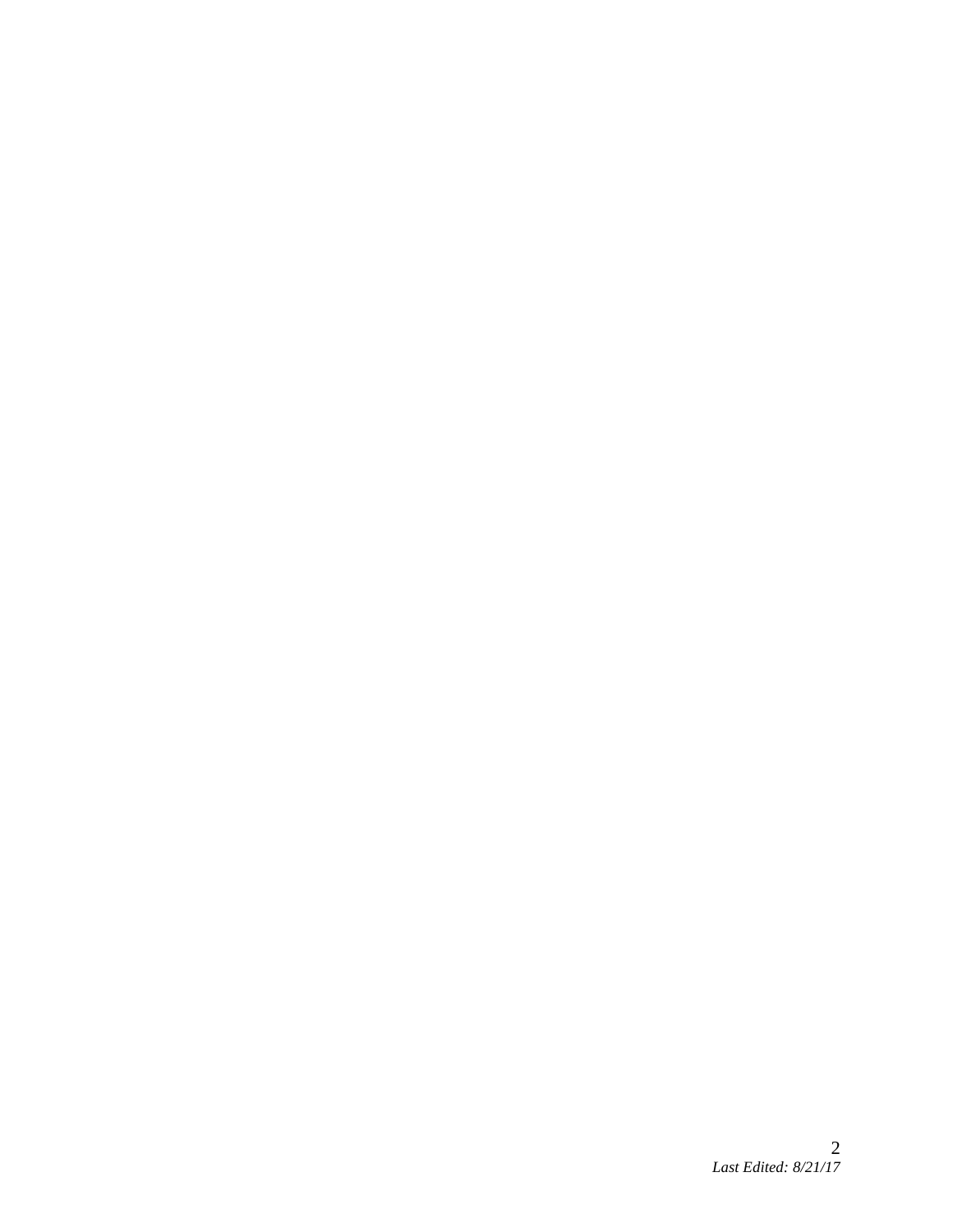# **TABLE OF CONTENTS**

### **Academic & Athletic Eligibility MSHSAA Information***, p. 4*

Academic Team, *p. 5* Academy of Rock/KWPE 98.3 FM, *p. 5* Amnesty International, *p. 5* Anime Club, *p. 5* Army Ants Robotics, *p. 5* Baseball, *p. 12* Basketball (Boys/Girls), *p. 13* Biology Club, *p. 5* CASA, *p. 5* Cheerleaders/Mascots, *p. 13* Chess Club, *p. 5* Choir, *p. 6* Classical Fencing Club, *p. 6* Columbia Area Career Engineering Club, *p. 6* COMO Quidditch, *p. 6* Cresset (yearbook), *p. 6* Cross Country (Boys/Girls), *p. 13* D-20, Hickman Gaming Club, *p. 6* Dance (Poms) Team, *p. 13* DECA, *p. 6* Dumbledore's Army, *p. 6* Ethics Bowl Team, *p. 6* Fellowship of Christian Athletes (FCA), *p. 6* Fellowship of Christian Students, *p. 7* Football, *p. 13* French Club, *p. 7* French Honor Society, *p. 7* Future Business Leaders of America (FBLA), *p. 7* Future Educators Association (F.E.A.), *p. 7* Future Farmers of America (FFA), *p. 7* Future Problem Solvers, *p. 7* Gay-Straight Alliance, *p. 7* GGO (Giving Girls Opportunities), *p. 7* Girls Who Code Club, *p. 7* GO (Global Organization) Club, *p. 8* Golf (Boys/Girls), *p. 13* Health Sciences Club, *p. 8* Hickman Review, *p. 8* Hickman Science Honor Society, *p. 8* H.O.P.E. Club (Helping Our Peers Everywhere), *p. 8* HOSA, *p. 8* Interact Club (Rotary International), *p.* 8 International Thespian Society, *p. 8* Juggling Club*, p. 9* Junior Classical League (Latin Club), *p. 9*

Kewpie Literary Society, *p. 9* Kewpie Stage Players, *p. 9* Kewps United, *p. 9* Key Club, *p. 9*  Lacrosse (Boys), *p. 9* League of Legends Club, *p. 9* MAC Scholars, *p. 9* Math Team, *p. 10* Minority Priorities, *p. 10* Mock Trial, *p. 10* Model United Nations, *p. 10* Mu Alpha Theta, *p. 10* Multicultural Assembly, *p. 9* Muslim Student Union, *p.* .10 National Honor Society, *p. 10* New Play Festival, *p. 10* P & G (newspaper), *p. 10* PASS, *p. 10* Ping Pong Club, *p. 11* Poetry Slam, *p. 11* Potluck Club*, p*. 11 Quiz Bowl, *p. 11* Red Cross Club, *p. 11* Science Olympiad, *p. 11* Skills USA, *p. 11* Soccer (Boys/Girls), *p. 13* Softball, *p. 13* Spanish Honor Society, *p. 11* Speech and Debate Team, *p. 11* Speak Your Mind, *p. 11* Student Government, *p. 11* Swimming (Boys/Girls), *p. 13* Tennis (Boys/Girls), *p. 13* The Sports Forum, *p. 12* The Suits (Speech and Debate), *p. 12* TOPS*, p. 12* Track and Field (Boys/Girls), *p. 13* Trireme, *p. 12* True/False Film Club, *p. 12* Voices Club, *p. 12* Volleyball, *p. 13* Wrestling, *p. 13* Young Democratic Socialist Club, *p. 12* Young Life, *p. 12* Young Republicans, *p. 12* Zombie Defense League, *p. 12*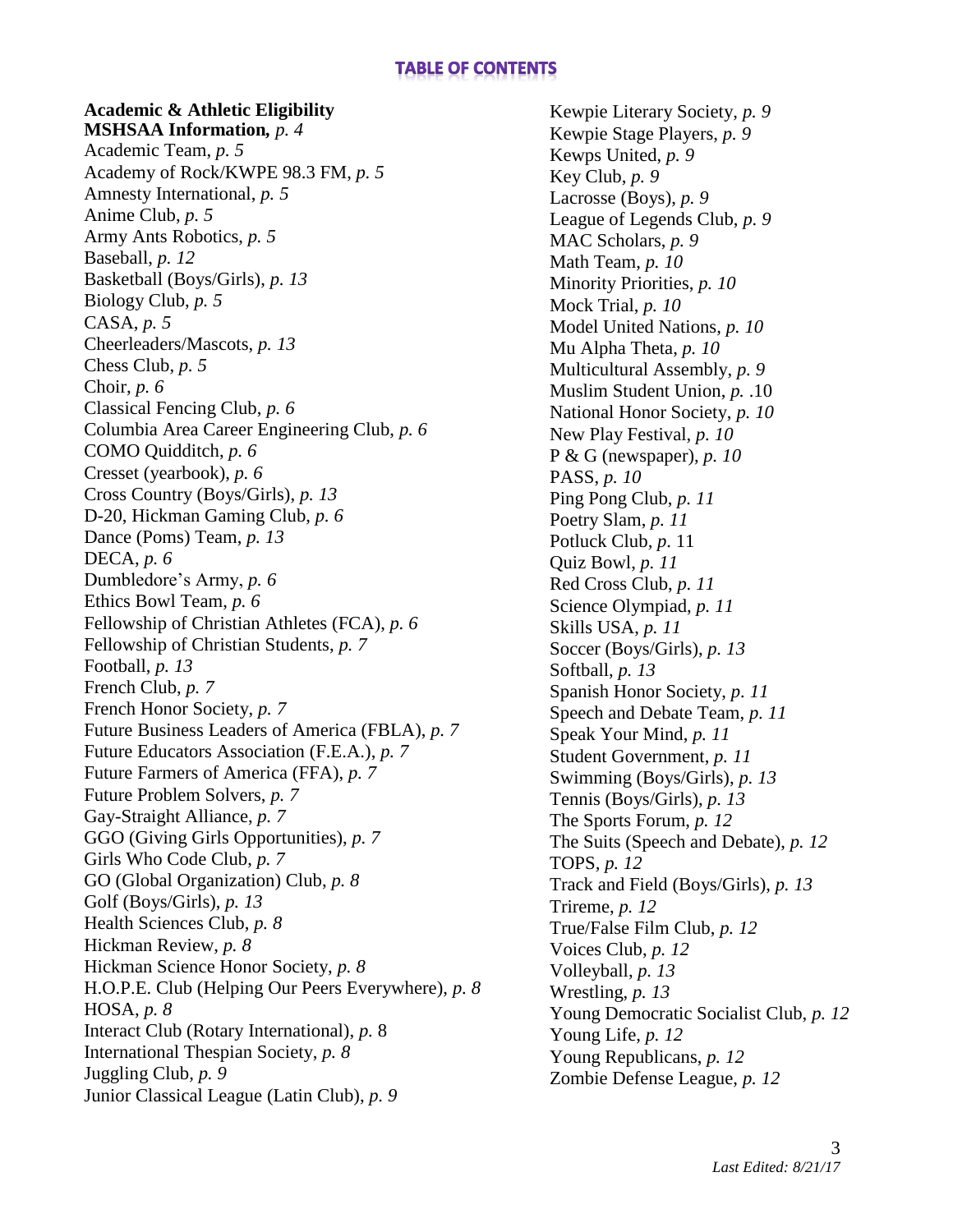# **ACADEMIC & ATHLETIC ELIGIBILITY MSHSAA Information**

It is the **student's responsibility** to make sure they are eligible to participate in athletics or other MSHSAA sponsored activities. If the student has any problems, questions or concerns, they should be remedied BEFORE the beginning of the season and preferably during registration. Parents can assist by understanding a few of the general guidelines and rules for MSHSAA eligibility.

For a student to maintain eligibility:

For academic eligibility, students must be enrolled in and have earned the previous semester **80%** of the maximum allowable credits. For what this means to Hickman students, please see the table below. Correspondence courses do not count as part of the required credits.

Dual enrolled students during the regular semester may count college courses up to 1.0 credit per semester toward eligibility as follows:

½ credit for a 3 hour college class or 1 credit for a 5 hour college class

\*\*\*Please see your counselor or the athletic director if this applies to you\*\*\*

Summer school classes may count up to 1 credit towards eligibility for fall participation if:

The class is required for LOCAL graduation

The class is in a core content area (language arts, math, science, or social studies)

If you have any questions, please contact J.D. Coffman, Activities/Athletic Director, at 214-3011.

|        | For FALL SEMESTER participation,<br>a student must:                                                                                                                                       | For WINTER SEMESTER participation,<br>a student must:                                                                                                                                           |
|--------|-------------------------------------------------------------------------------------------------------------------------------------------------------------------------------------------|-------------------------------------------------------------------------------------------------------------------------------------------------------------------------------------------------|
| Senior | • Have earned at least 3.5 credits in the spring<br>semester junior year<br>• Be enrolled in at least 3.5 credit-earning classes                                                          | • Have earned at least 3.5 credits in the fall<br>semester senior year<br>• Be enrolled in at least 3.5 credit-earning classes                                                                  |
| Junior | • Have earned at least 3.0 credits in the spring<br>semester sophomore year with a Sophomore<br>Seminar.<br>• Be enrolled in at least 3.5 credit-earning classes                          | • Have earned at least 3.5 credits in the fall<br>semester junior year<br>• Be enrolled in at least 3.5 credit-earning classes                                                                  |
| Soph.  | • Have earned at least 3.0 credits in the spring<br>semester freshman year with a Freshman<br>Advisory.<br>• Be enrolled in at least 3.0 credit-earning classes<br>and Sophomore Seminar. | • Have earned at least 3.0 credits in the fall<br>semester sophomore year with a Sophomore<br>Seminar.<br>• Be enrolled in at least 3.0 credit-earning classes<br>and Sophomore Seminar.        |
| Fresh. | • Promotion from $8th$ grade<br>• Be enrolled in at least 3.0 credit-earning classes<br>and Freshman Advisory.                                                                            | $\bullet$ Have earned at least 3.0 credits in the fall<br>semester freshman year with a Freshman<br>Advisory.<br>• Be enrolled in at least 3.0 credit-earning classes<br>and Freshman Advisory. |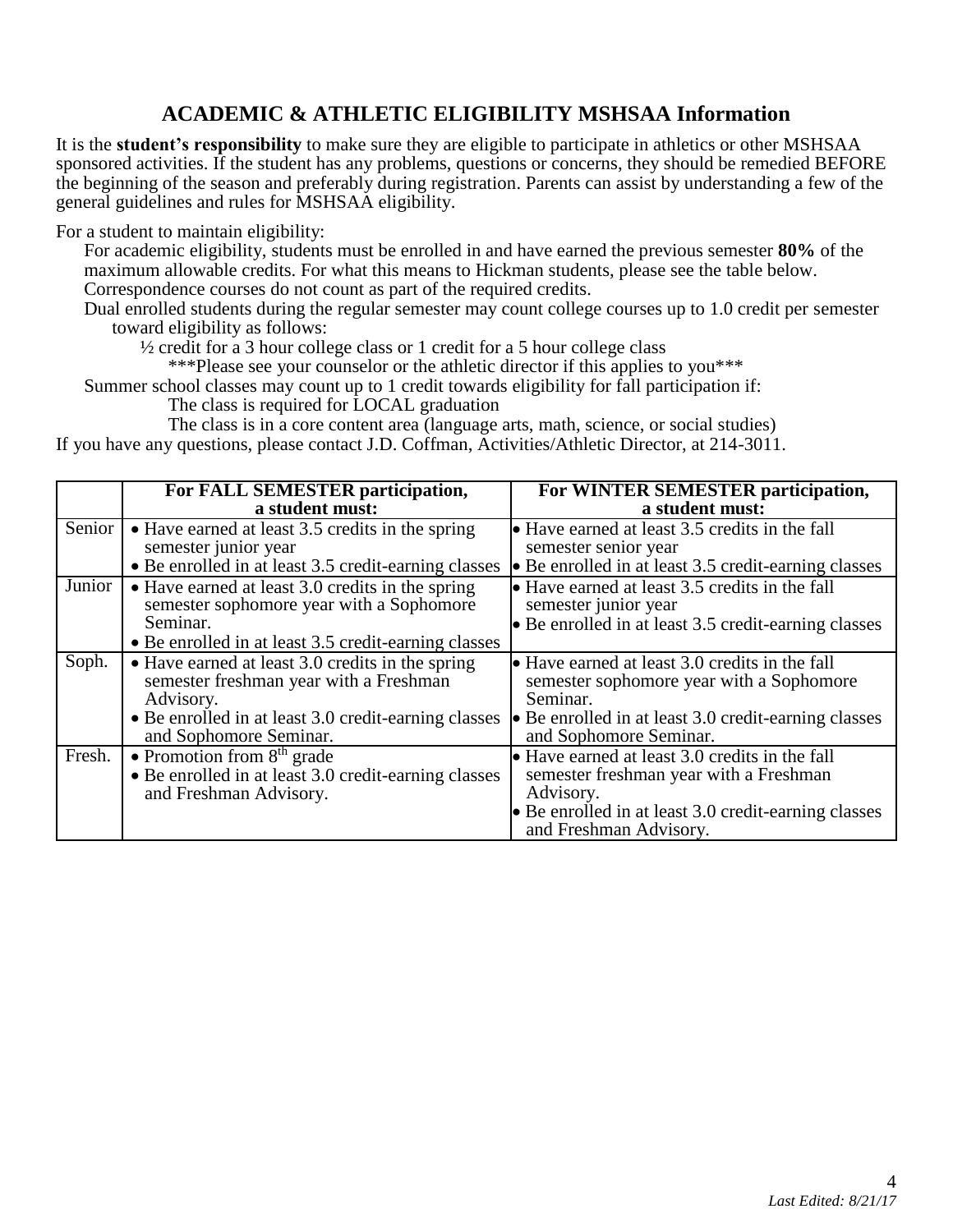# **KEWPIE ACTIVITY/ATHLETIC GUIDE**

**Academic Team:** Academic Team is an extra-curricular organization open to all interested students in grades 9-12 who reside in the Hickman attendance area. We invite students who see the challenge and excitement of academic competition at the local, district, state and national levels to join our team. Academic Team holds weekly practices to support members' knowledge acquisition in the disciplines of science, mathematics, social studies, communication arts, fine arts/performing arts, current events, popular culture and miscellaneous knowledge. Scholar Bowl competitions and Academic Team are sanctioned by the Missouri State High School Activities Association (MSHSAA). **Sponsor:** Ms. Kathleen Wells-Morgan (kwellsmorgan@cpsk12.org)

**Academy of Rock/KWPE 98.3 FM:** This club organizes the annual high school Battle of the Bands, operates the school radio station, networks music fans and musicians, and brings bands in for performances in The Little Theater. The sponsor of Academy of Rock, Mr. Boland, can be located in Room 227 or, during lunch, in the radio station, where meetings are held informally, on a monthly basis. Learn more about the club at this website: http://en.wikipedia.org/wiki/David H. Hickman High School#Clubs. Hickman, through the Academy of Rock Club, operates its own radio station during lunch. Any student with knowledge about and passion for music can be trained to DJ and take a 30-minute shift. Interested students can speak to sponsors Mr. Boland (Room 227).

**Sponsors:** Mr. Brock Boland (boland@cpsk12.org), Mr. Jonathan McFarland (jmcfarland@cpsk12.org)

**Amnesty International:** Students work for human rights through Urgent Action letter writing, campaigning on various issues and/or countries, highlighting issues in education forums, protests and fundraisers. By ensuring that human rights issues remain on the political agenda, by generating discussion and debate and promoting human rights education, students can help create an atmosphere of respect for human rights, not only for today but for the future. **Sponsor:** Ms. Beckie Hocks (bhocks@cpsk12.org)

**Anime Club:** Anime Club is a club that allows you to meet other anime fans and to watch anime movies and series at school. We will also talk about Japanese culture and language as it comes up through our watching of anime. Students meet twice a month ( $2<sup>nd</sup>$  &  $4<sup>th</sup>$  Thursday), once to watch parts of an anime series and the other to watch an anime movie. All shows are appropriate for school, voted on by the students, and approved by a sponsor. **Sponsors:** Ms. Terese Dishaw (tdishaw@cpsk12.org)

**Army Ants Robotics:** Do you like working with your hands? Do you know any programming languages or want to learn? Are you a people person who thrives on interacting with others? Do you like graphic design, marketing, or problem-solving? Do you have a pulse? If you answered "yes" to any of these questions, you should consider becoming a part of the Army Ants. Our team thrives on cooperation and teamwork and we always welcome new members. **Sponsors:** Dr. Janet Bagby (jbagby@cpsk12.org)

**Biology Club:** The Biology Club is an environmental organization that stresses recycling, environmental issues/awareness, and outdoor recreation. We recycle all of the paper and the beverage containers at Hickman each Thursday. We bring in monthly guest speakers, monitor and clean Hinkson Creek as our Stream Team, and take many hikes, campouts, and float trips. Our motto is, "Those who enjoy the outdoors will take steps to preserve it." **Sponsor:** Mr. Dan Miller (dmiller@cpsk12.org)

**CASA (Columbia Aeronautics and Space Association):** CASA is a hands-on class and after school club that trains all year to run a week-long space simulation in a student-built lab. CASA mission members gain skills in communication, cooperation, and problem solving, these students (grades  $6 - 12$  from all over Mid-Missouri) command the mission from lift off to landing. Students practice a variety of real-world skills, including operating NASA systems, staffing mission control, producing live TV feed of the mission, publicizing the mission, working as astronauts on the student-built space station, maneuvering the orbiter which lifts off the ground and flies from earth through the star field to the space station and back, and practicing stealth as ninjas who interject problems for mission members to solve. This class also offers four field trips: Skyhaven Airport to fly Cessnas, a tour of Whiteman Air Force Base, a campus visit to Missouri University of Science and Technology, and a weekend SCUBA experience. At this field trip, students learn how to use SCUBA equipment and then repair a satellite underwater for 4 hours.

**Sponsor:** Mr. Matt Leuchtmann (mleuchtmann@cpsk12.org)

**Chess Club:** A place for people to learn or practice the game of chess. For all abilities and skill levels. **Sponsor:** TBA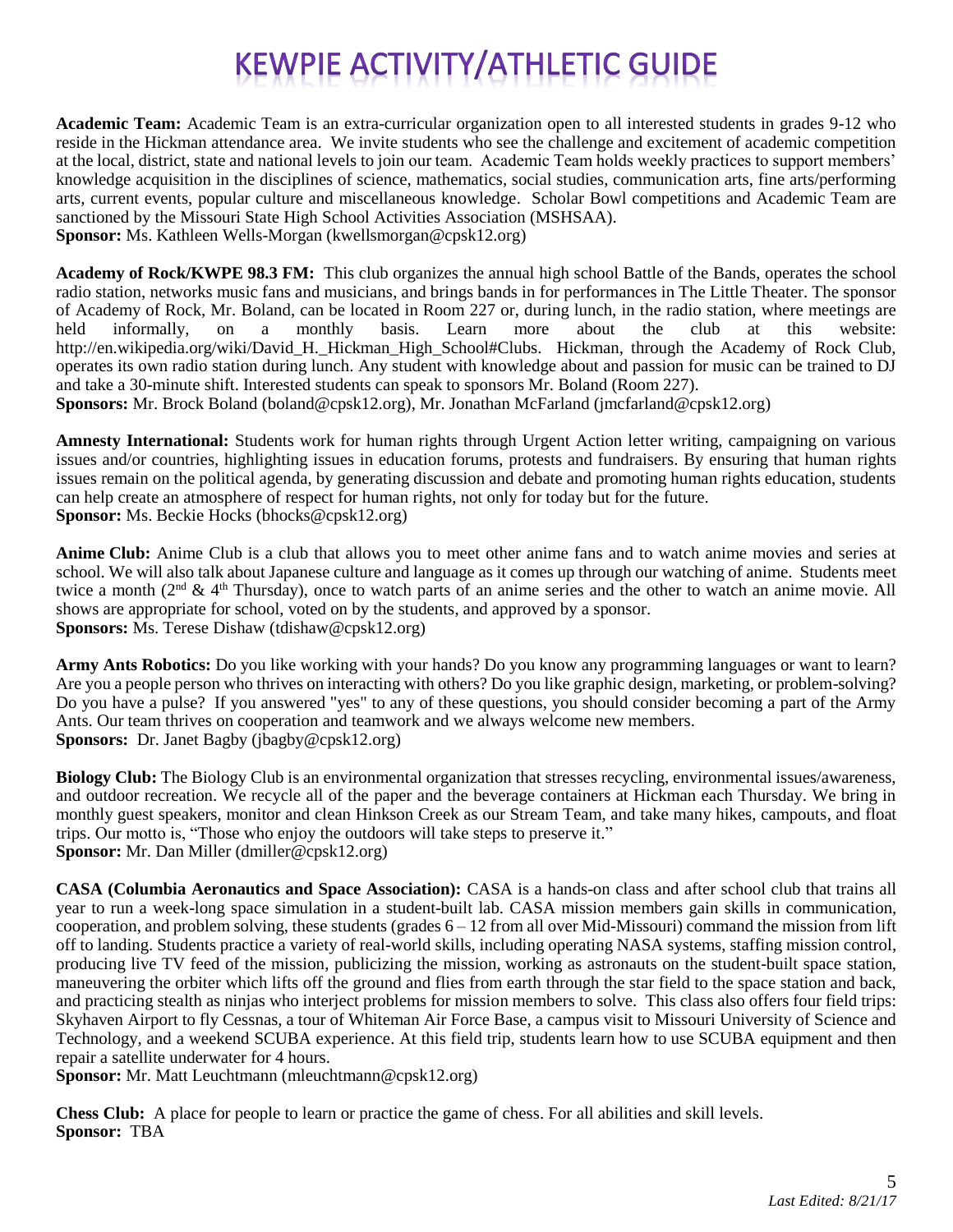**Choir:** "The absolute highlight of my high school experience has been participating in the choir program at Hickman. The ideal combination of invigorating literature and an inspiring director has led me in deciding to major in Vocal Music Education next year. When you sing in a choir, feelings that you didn't even know you had will unveil themselves through the effort and emotion that you give forth to create a piece. It's an amazing experience and one that I *highly* recommend!" - Lee Acton, Class of 2012.

**Sponsor:** Mrs. Robin Steinhaus (rsteinhaus@cpsk12.org)

**Classical Fencing Club:** Classical fencing is a European martial art from the 18<sup>th</sup> & 19<sup>th</sup> Centuries that trains the fencer to land a touch on an opponent with a practice foil without receiving a touch. It is rooted in historical practices set by fencing masters with centuries-long traditions. It differs from sport/Olympic fencing which has evolved to award points to the fastest fencer. The Hickman Classical Fencing Club's goals are to expose students to historically accurate fencing techniques from the Classical Period, and to provide basic instruction in those techniques that are both physically and mentally challenging in a polite and supportive environment. Space in the club is limited due to safety considerations. Participants are expected to be active in the club. Some equipment is available to loan on an as-available basis.

**Sponsor:** Mr. Scott Wright (swright@cpsk12.org)

**Columbia Area Career Engineering Society:** We will explore how 3D printing fits into the future of engineering during 1<sup>st</sup> semester. 2<sup>nd</sup> semester we will design and construct a boat for the Float Your Boat for the Food Band. Meets twice a month.

**Sponsor:** Mrs. Julie Purcell (jpurcell@cpsk12.org)

**COMO Quidditch:** Quidditch is a ground-based adaptation of the game popularized by the Harry Potter series that has become an international intramural phenomenon. We are called COMO Quidditch, as we combine members from all Columbia High Schools. We play according to International Quidditch Association (IQA) rules, version 7, which is adapted for high school play. We have off-season training offered in the Fall, with an abbreviated competition schedule in the Spring. **Sponsor:** Ms. Noelle Gilzow (ngilzow@cpsk12.org)

*Cresset* **(yearbook):**

**Sponsor:** Mrs. Kathleen Johnson (kjohnson@cpsk12.org)

**D-20 Hickman Gaming Club:** D-20 Hickman Gaming club meets to play board games, collectable card games, and roleplaying games.

**Sponsor:** Mr. Thomas Parker (tparker@cpsk12.org)

**DECA:** DECA prepares emerging leaders and entrepreneurs in marketing, finance, hospitality and management in high schools and colleges around the globe. Our DECA chapter has participated in competitions and conferences all over the United States. In the last couple of years alone, we have traveled to Chicago, Omaha, Orlando and the Lake of the Ozarks. Go to Deca.org to learn more!

**Sponsor:** Mr. Scott Fuenfhausen (jfuenfhausen@cpsk12.org)

**Dumbledore's Army:** Dumbledore's Army is a Harry Potter Fan Club on campus. Our activities include: House sorting, Halloween feast, wand-making, Honeyduke's at Hickman events, triwizard tournament \*(between HHS, BHS and RBHS), and a Harry Potter Trivia for kids event.

**Sponsors:** Ms. Noelle Gilzow (ngilzow@cpsk12.org) and Ms. Terese Dishaw (tdishaw@cpsk12.org)

**Ethics Bowl Team:** Ethics is the branch of knowledge that deals with moral decisions. Ethics Bowl members talk about what is right and wrong, learn what different philosophers have said about solving ethical dilemmas, and then apply these principles to current events. The team collaborates to make solid ethical arguments and presents them in competition. The Hickman Ethics Bowl Team has competed at the national competition held at the University of North Carolina three of the past four years and came in 3rd in the nation in 2016.

**Sponsor;** Dr. Virginia Lennon (vlennon@cps.k12.org)

**Fellowship of Christian Athletes (FCA):** FCA is the largest Christian sports organization in the world. FCA focuses on serving local communities by equipping, empowering and encouraging people to make a difference for Christ. Since 1954, the Fellowship of Christian Athletes has been challenging coaches and athletes on the professional, college, high school, junior high and youth levels to use the powerful medium of athletics to impact the world for Jesus Christ. FCA focuses on serving local communities by equipping, empowering and encouraging people to make a difference for Christ. **Sponsors:** Mr. Greg Gunn (ggunn@cpsk12.org)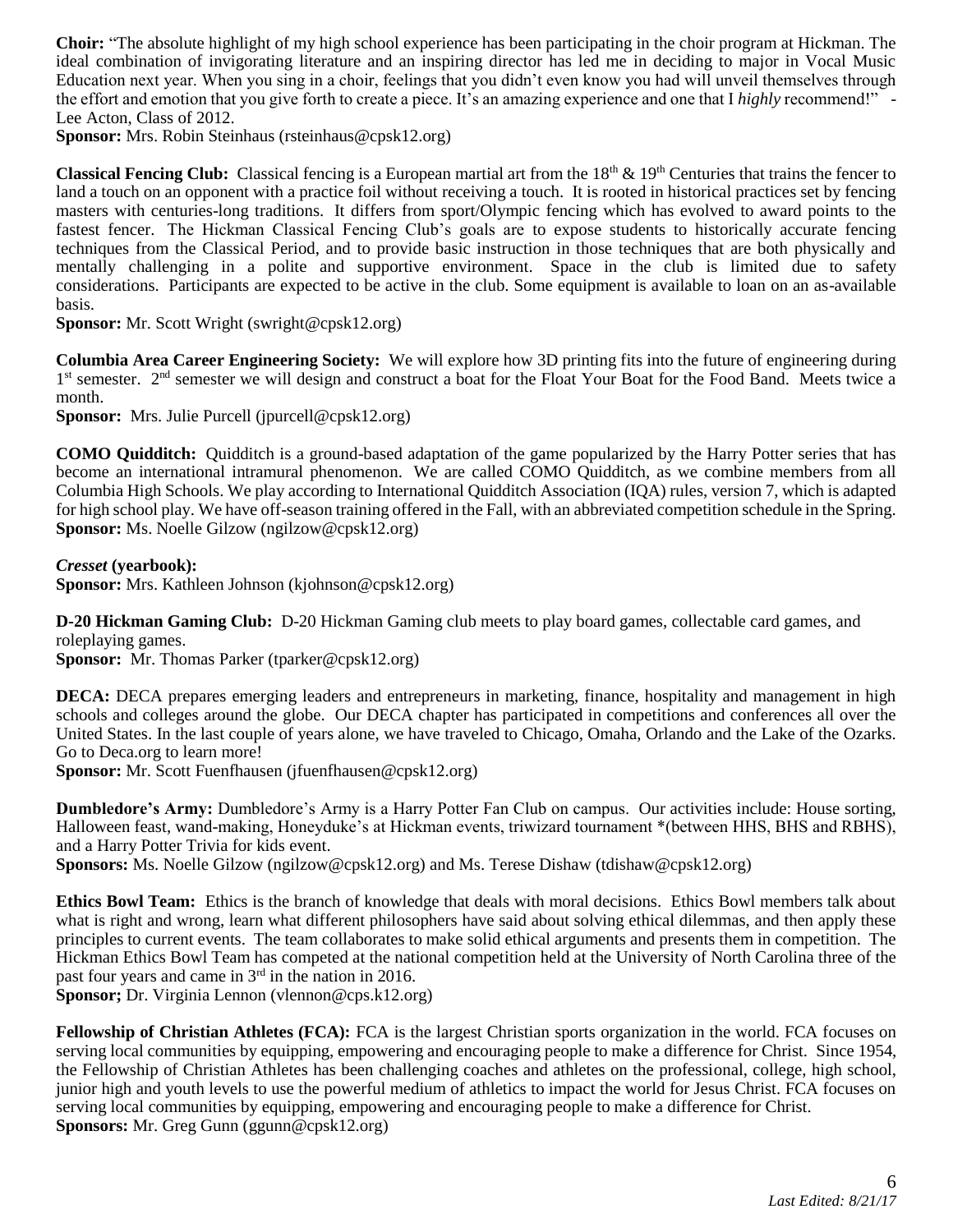**Fellowship of Christian Students (FCS):** FCS is a non-denominational service club whose purpose is to make the world a better place through service, worship, and prayer. **Sponsor**: Ms. Kim Pettlon-Acopolis, (kpettlon@cpsk12.org)

**French Club:** 

**Sponsors**: Mrs. Trina Warder (twarder@cpsk12.org), Mrs. Krista White (kwhite@cpsk12.org)

**French Honor Society:** A student is eligible to become a member of the National French Honor Society if he/she has maintained an A- average for three consecutive semesters of French study, and is currently enrolled in level 3 or higher. Students are notified in French class that they are eligible to join and must pay \$5 in membership dues (lifetime membership). There is an initiation ceremony in the spring.

**Sponsors:** Mrs. Trina Warder (twarder@cpsk12.org), Mrs. Krista White (kwhite@cpsk12.org)

**Future Business Leaders of America (FBLA)**: FBLA is a professional student organization that focuses on preparing students for careers in business and business-related fields. The FBLA mission is to bring business and education together in a positive working relationship through innovative leadership and career development programs. Members can become involved in leadership activities, community service projects, projects that promote business skills and knowledge, and competitive business and computer events.

**Sponsors:** Mrs. Kristi Deneke (kdeneke@cpsk12.org), Mrs. Crystal Oetting (coetting@cpsk12.org)

**Future Educators Association (F.E.A.):** This organization is for students who are interested in a career in education. Students participate in community activities and explore careers in education. Students must be enrolled in a Teaching Professions course through the Columbia Area Career Center. **Sponsor:** Mrs. Gina Greenplate (rgreenplate@cpsk12.org)

**Future Farmers (FFA):** Their mission was to prepare future generations for the challenges of feeding a growing population. They taught us that agriculture is more than planting and harvesting—it's a science, it's a business, and it's an art. FFA continues to help the next generation rise up to meet those challenges by helping its members to develop their own unique talents and explore their interests in a broad range of career pathways. So today, we are still the Future Farmers of America. But, we are the Future Biologists, Future Chemists, Future Veterinarians, Future Engineers, and Future Entrepreneurs of America, too.

**Sponsor:** Mr. Kevin Duncan (kduncan@cpsk12.org), Mr. Mike Kilfoil (jkilfoil@cpsk12.org), Ms. Amanda Smith (amsmith@cpsk12.org)

**Future Problem Solvers:** This is a club unlike any other. It was founded by Dr. E. Paul Torrance, pioneer of creativity research. Members use a six-step problem solving method to stimulate thinking skills, develop a vision for the future, and strengthen collaboration skills. At FPS you will learn skills that will make you stand out to colleges, enjoy the company of others, and potentially compete with FPSers from around the globe in solving real-world problems. **Sponsor**: Mr. Matt Leuchtmann (mleuchtmann@cpsk12.org)

**Gay-Straight Alliance:** Hickman Gay-Straight Alliance is a youth leadership organization for student activists who want to end harassment and discrimination in schools based on sexual orientation, gender identity, or gender expression. If this issue is important to you, join us for speakers, activities, discussions, snacks, and social time. Meetings are held weekly. **Sponsor:** Dr. Virginia Lennon (vlennon@cpsk12.org)

**GGO (Giving Girls Opportunities):** GGO (Giving Girls Opportunities) is a student-run club that fundraises year-round for girls in developing countries who may not be able to afford or get the opportunity to receive a basic education. We are fortunate enough to receive a great education here at Hickman, and we would like this kind of education to be available to girls everywhere!

**Sponsor:** Mrs. Katie Wisch (kwisch@cpsk12.org)

**Girls Who Code Club:** Girls Who Code is a national non-profit program for 6-12th grade females to use computer science to impact their community and join a sisterhood of supportive peers and role models. The Girls Who Code Club meets two hours per week after school to learn the self-paced curriculum which focuses on computer programming skills. **Sponsors:** Dr. Virginia Lennon (vlennon@cpsk12.org), Dr. Deanna Wasman (dwasman@cpsk12.org)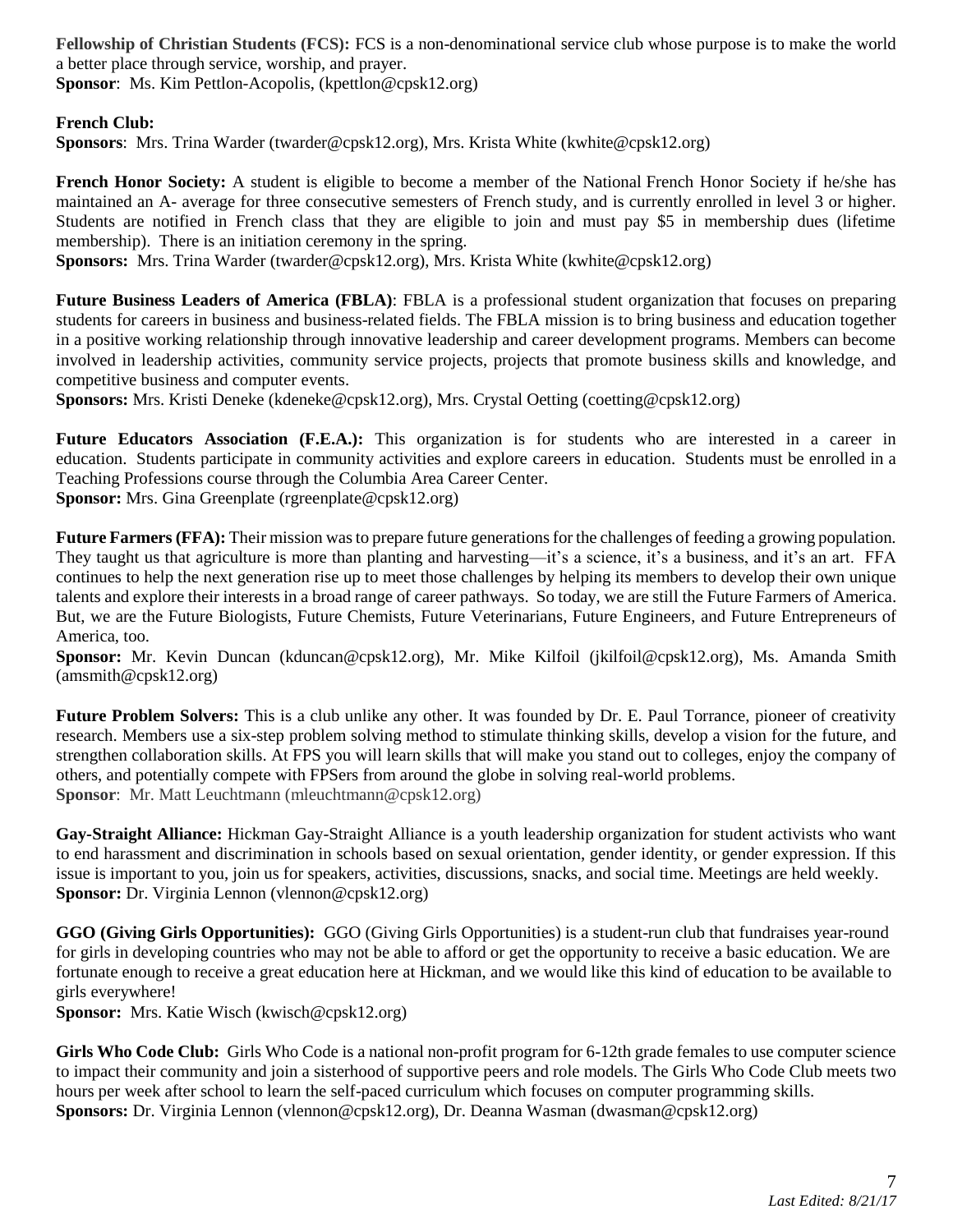**GO (Global Organization) Club:** Go Club is an organization made up of international students attending Hickman, but is open to anyone who is interested in getting more involved in our school and community – and having lots of fun while doing so! There is no fee to join, and meetings take place once a month. We get involved in our Hickman community by going to Hickman sporting events and attending choir and play performances. We have monthly games and activities, and we also have a fall and /or spring soccer game. We also do community service, volunteer, and have pot lucks for members and their families. We celebrate our graduates at the end of the year!

**Sponsors:** Ms. Beckie Hocks (bhocks@cpsk12.org), Ms. Trish Beeson (pbeeson@cpsk12.org).

**Health Sciences Club:** Health Science Club is a joint effort between Hickman and our partners in education, University Hospital. Each month, we meet at the hospital for a presentation by someone in a health-related field. The club is geared toward students interested in medicine or other health-related careers. Through the club you can serve the community, explore career options, tour medical facilities, and job shadow a medical professional. **Sponsor:** Ms. Noelle Gilzow (ngilzow@cpsk12.org)

**Hickman Fights Hunger and Homelessness**: Promotes awareness, education, and action towards the fight against homelessness throughout Hickman and the community by organizing fundraisers and events to supply food and other needs **Sponsor:** Ms. Jalen McGregor (jmcgregor@cpsK12.org).

**Hickman Review:** is comprised of energetic students dedicated to art and literature who have the desire to promote, produce and celebrate the creations of the Hickman High School student body. This club is run entirely by students working to raise funds, create publicity, collect submissions and produce our award-winning magazine. Members have the opportunity to submit their own creations for publication and will have opportunities to apply for leadership roles as part of the editorial board. Creative, organized and enthusiastic students should consider joining our group! **Sponsors:** Mrs. MacKenzie Everett-Kennedy (meverett@cpsk12.org), Ms. Leia Brooks (lbrooks@cpsk12.org)

**Hickman Science Honor Society:** Students with outstanding performance in their current science class will be sent an invitation to participate in Hickman Science Honor Society (HSHS). The club (affiliated with the National Science Honor Society) sponsors a variety of science-promoting activities and service opportunities throughout each semester. Service activities are frequently made available to members and might include tutoring (ACT science prep, various classes) or volunteering (middle school science events and others). Club activities include presentations by members of the local science community, science career exploration events, and support for independent science research projects. Students who meet service and attendance requirements will be formally inducted into HSHS membership at the end of each semester. **Sponsors:** Mrs. Jessica Platto (jplatto@cpsk12.org), assisted by Dr. Pam Close (pclose@cpsk12.org)

**H.O.P.E. (Helping Our Peers Everywhere):** HOPE club is a group of dedicated individuals who want to make a difference in the community and at Hickman. HOPE club provides many opportunities for students to be involved such as a peer education in elementary, middle and junior high schools about drug education, violence prevention and anti-bullying education. HOPE members can also serve as ambassadors and peer helpers and to students, as well as volunteer in many community activities as well as organize Reality Week in March at Hickman. As a member of HOPE, you are also eligible for a scholarship upon graduation, as well as eligible for a school letter.

**Sponsors:** Ms. Maria McMahon (mmcmahon@cpsk12.org), Mrs. Robin Hogan (rhogan@cpsk12.org)

**HOSA (Health Occupations Students of America):** This organization is for students who have an interest in health occupations and health-related fields. Students have opportunities to assume leadership positions and participate in a variety of activities. Chapter officers are responsible for planning activities throughout the year. All students with paid memberships have the opportunity to compete in a wide variety of medical competitions at the state competition in the spring. The club usually meets on the second Wednesday of the month.

**Chapter Advisor**: Ms. Kristine Hayes (khayes@cpsk12.org)

**Interact:** A youth Rotary International service club that works on issues important to Columbia and the world. We have a service project each month of school, which furthers international understanding and goodwill. Interactors develop a network of friendships with local and overseas clubs and learn the importance of leadership, integrity, helpfulness, respect, and advancing international understanding and goodwill.

**Sponsors:** Ms. Kim Petton-Acopolis (kpettlon@cpsk12.org), Mrs. Amy Johnson (Ajohnson@cpsl12.org)

**International Thespian Society:** This organization is for students with a dedicated interest in theatre. To become a member, students must accrue "points" based on their involvement in theatre activities, beginning their 9<sup>th</sup> grade year. Inductions for those students who have earned enough points occur in May of each school year. Once a student is a member, he/she can participate in ITS specific activities, most important of which is the annual Missouri Thespians conference.

**Sponsor:** Mrs. Sarah Gerling (sgerling@cpsk12.org)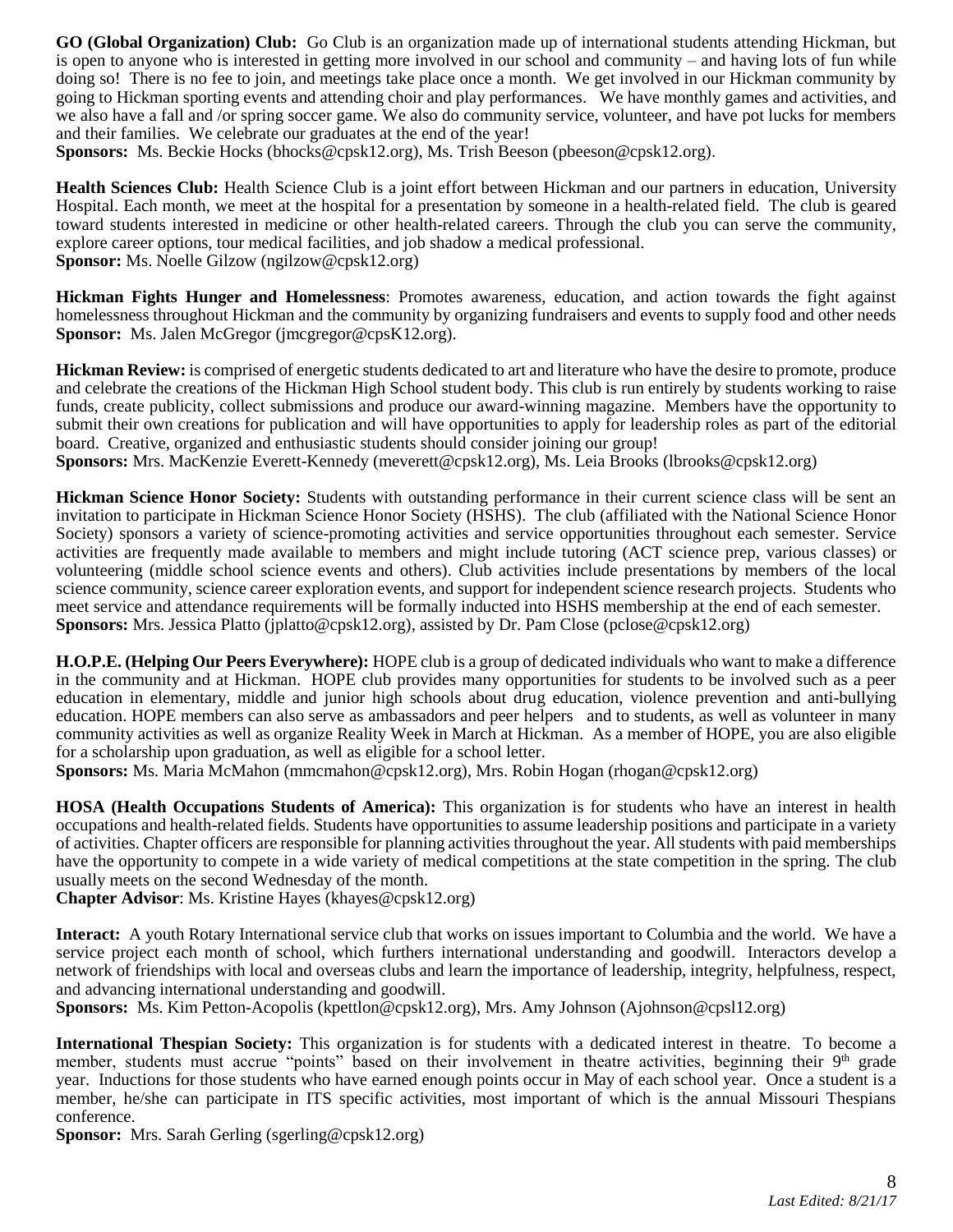**Juggling Club**: The club will promote a fun lifelong experience for members with or without prior juggling experience. All members will learn to juggle 3 items (balls, clubs, rings and other items) and then may advance to 4 and 5 items. Advanced tricks with 3 balls and partner juggling will be included with possible performances and teaching opportunities at area elementary schools at the end of the year.

**Sponsor:** Mr. Ken Koster (kkoster@cpsk12.org)

**Junior Classical League (Latin Club):** is an organization of middle school and high school students sponsored by the American Classical League. It is composed of local and state chapters and is the largest classical organization in the world today. Its purpose is to encourage an interest in and an appreciation of the language, literature and culture of ancient Greece and Rome and to impart an understanding of the debt of our own culture to that of Classical antiquity. Our local chapter enjoys a mixture of activities ranging from service to fun. Our biggest event is the annual Missouri Junior Classical League Convention at Hickman which hosts about 22 schools from around the state. **Sponsor:** Mrs. Denise Turner (dturner@cpsk12.org)

**Kewpie Literary Society:** *HOME OF THE VARSITY READING LETTER*. This club is for any student Activities include sharing titles of good books, reading and discussing books together, watching book-based movies, and helping to organize and promote various Library Media Center events throughout the school year for all Hickman students. To join KLS, simply attend one of the meetings. To find out meeting dates, check the LMC website or stop by the LMC and ask! **Sponsors:** Mrs. Tranna Foley (tfoley@cpsk12.org), Mrs. Melissa Barnes (mebarnes@cpsk12.org), Mrs. Amy Johnson (Ajohnson@cpsk12.org)

**Kewpie Stage Players (Theatre Club):** This is a group for any Hickman student with an interest in theatre—whether on stage, behind the scenes, or as an audience member. We have bi-monthly meetings to discuss our activities. We host a large canned food drive as a part of a national service event. Other activities include attendance to various theatre activities in Columbia, a partnership with the theatre programs at West and Smithton Middle Schools, and the presentation of an "Improv-a-thon.".

**Sponsors:** Mrs. Sarah Gerling (sgerling@cpsk12.org), Ms. Vicki Palmer [\(vpalmer@cpsk12.org\)](mailto:vpalmer@cpsk12.org)

**Kewps United:** The club's goal is to bridge the gap between SPED and other students at Hickman. The club participates in activities once or twice each month. General education students partner with special needs students and have fun with sports, food, conversation, games, etc..

**Sponsors:** Mr. John Marshall (jmarshall@cpsk12.org), Mr. Tom Sheridan (tsheridan@cpsk12.org)

**Key Club:** Key Club is a high school organization sponsored by Kiwanis. We carry out the mission to serve children of the world. Key Club performs acts of service such as collecting for UNICEF, March of Dimes, and other fund-raising activities that benefit children.

**Sponsor:** Ms. Leslie Sieckmann (lsieckmann@cpsk12.org)

**Lacrosse:** Hickman Lacrosse is a club sport offered to 9th – 12th grade boys who are interested in playing this fast-paced, exciting sport at the high school level. Secondary students enrolled within Hickman High School boundaries are eligible to play for the Hickman Lacrosse Club. This club is parent sponsored, so requires parent involvement and support. Mandatory preconditioning starts in February with games scheduled from early March to mid-May. For more information, go to: http://hickmanlacrosse.org/

**Sponsor:** Mr. Jeffrey Devero (jdevero@cpsk12.org), Head Coach Logan Parker

### **League of Legends Club:**

**Sponsors:** Mr. Donald (Alex) Soper (dsoper@cpsk12.org)

**MAC (Multicultural Achievement Committee) Scholars Program:** MAC Scholars Club (Multicultural Achievement Committee) is designed to provide students with the necessary skills and support to achieve success academically, emotionally, and socially. The club's goal is to ensure college and career readiness for all students through achievement, enrichment, and opportunities. The MAC Program does not believe race or ethnicity is a predictor of achievement. **Sponsor:** Mrs. Dana Carter (dacarter@cpsk12.org)

**Math Team:** The math team is comprised of students in grades 9 through 12 who like to solve challenging problems and learn new strategies for solving problems. The math team meets twice a month and participate in approximately four different competitions throughout the year (averaging about 2 days/month) in both online and paper/pencil formats. The mathleague.org competitions qualify students to participate in state, regional and national math competitions. **Sponsor:** Mr. Dean Frazier (dfrazier@cpsk12.org)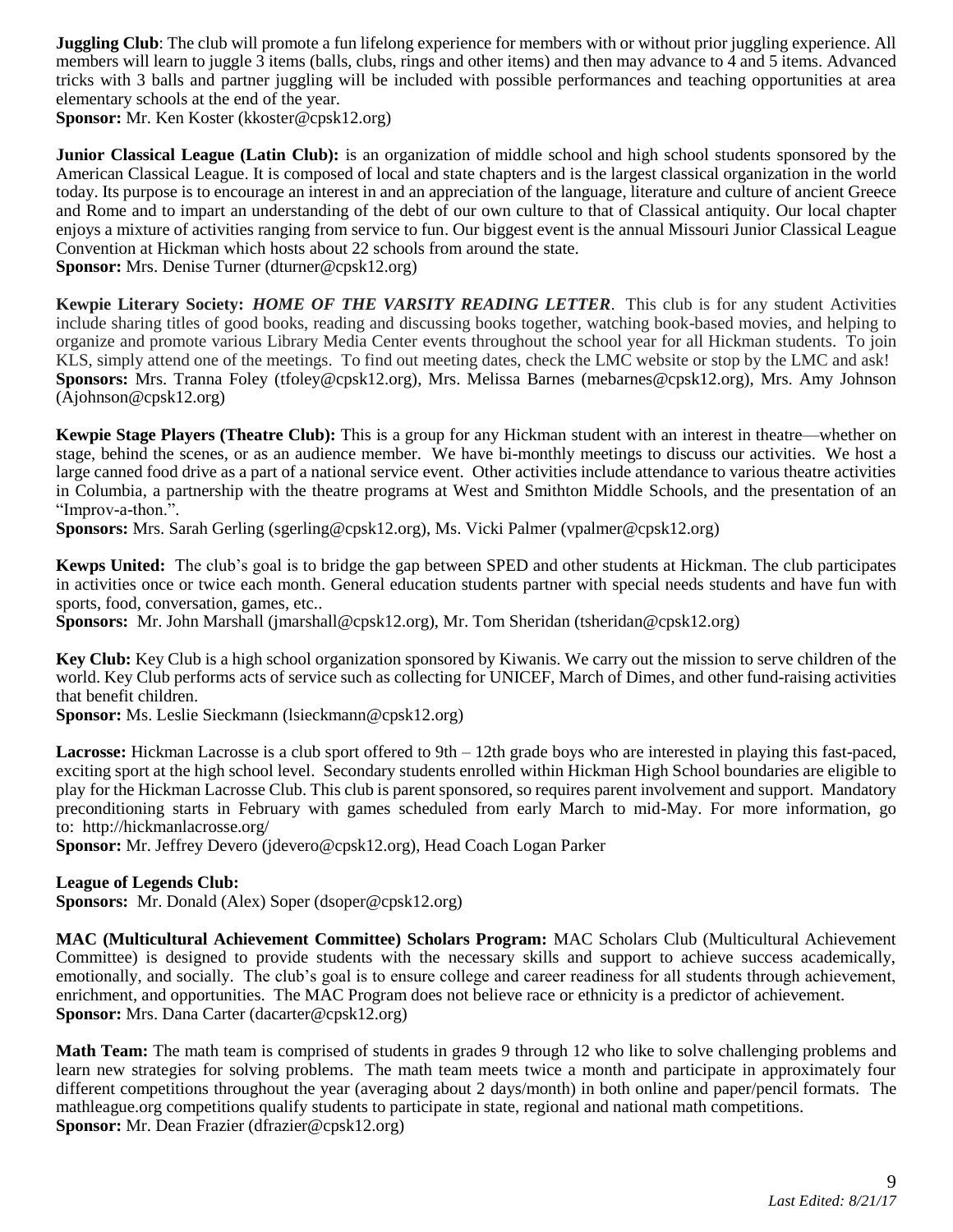**Minority Priorities:** Minority Priorities is a student organization created at Hickman High School with the focus on social justice and education. The purpose of the organization is to provide an inclusive, supportive area where all voices can be heard, focusing on the underheard and underrepresented voices of minority cultures and communities. This student-created and student-led organization is open to all students and in addition to providing Equity and social justice education, it also provides education on Ally-ship, community involvement, and service

**Sponsor:** Mr. Juan Diaz (jdiaz@cpsk12.org)

**Mock Trial: Sponsor:** TBA

**Model United Nations:** Model UN is a student group aimed at promoting student involvement through participation in a mock United Nations Conventions. Students are asked to be involved in debating and presenting papers, participating in deliberations, and creating resolutions. Students participating in the HHS Chapter of Model United Nations travel to Kansas City to participate at a Model UN convention.

**Sponsor:** Mr. Juan Diaz (jdiaz@cpsk12.org)

**Mu Alpha Theta**: Mu Alpha Theta ( $\Box$ ) is a national mathematics honor society (www.mualphatheta.org). In order to be eligible to join Hickman's Chapter of  $\Box \Box$ , students must be enrolled in Pre-Calculus, AP Statistics, or AP Calculus, have a 3.0 GPA in mathematics courses, and 3.5 overall GPA. In September, an invitation letter will be sent to students who meet the requirements. Chapter activities include attending presentations by guest speakers working in math-related fields and hosting the Kewpie Math Classic, our mathematics contest for grade 6-8 students. **Sponsors:** Dr. Deanna Wasman (dwasman@cpsk12.org)

**Multicultural Assembly:** The Multicultural Assembly in February is an all-school assembly to celebrate the diversity of Hickman High School. Groups are formed by students to showcase the many different cultures of Hickman. In the past acts have included skits, traditional and modern dances, traditional and modern songs, a fashion show, and poetry reading – any art form that highlights a particular culture represented at Hickman would be appropriate. We especially encourage students with international roots to share their cultures with the Hickman Family. The finale of the assembly is a performance by the Hickman Multicultural Choir. Meetings begin in October for the February event. **Sponsor:** Ms. Terese Dishaw (tdishaw@cpsk12.org)

**Muslim Student Union:** MSU is a student-directed organization open to all students who want to share their faith perspectives in order to help bring about peace through dialogue and understanding. Although the organization is made up mostly of Muslims, students from various cultural and religious backgrounds are also members of this club. We explore challenges and misconceptions that Muslims in America face, but we also play lots of games, eat snacks, watch video clips and have fun. We sometimes share meetings with Rockbridge MSU club members. **Sponsor:** Beckie Hocks (bhocks@cpsk12.org)

**National Honor Society:** National Honor Society is an honor society that students are invited to apply for during the second semester of their junior year if they have a 3.25 cumulative GPA or higher. **Sponsors:** Mrs. Katie Wisch (kwisch@cpsk12.org)

**New Play Festival: Sponsors:** Mrs. Sarah Gerling (sgerling@cpsk12.org), Mrs. Nancy White (nwhite@cpsk12.org)

# *P & G* **(school newspaper):**

**Sponsor:** Mrs. Kathleen Johnson (kjohnson@cpsk12.org)

**P.A.S.S. (Promoting & Advocating Sisterhood & Service):** A teen outreach program for ALL young ladies. The emphasis is on current teen issues with the focus on academic success, leadership, self-esteem, and positive communication. Candid discussions about social issues, problems, as well as successes most teenage ladies encounter at school, home or in the community take place during the meetings. Throughout the school year, college mentors will lead these discussion and work collaboratively with the young ladies on how to effectively handle and resolve conflict. In addition, guest female speakers from the community will speak about their successes and some of the pitfalls that affect women in the workforce and their personal lives. FOOD IS ALWAYS SERVED. **Sponsor:** Ms. Denise Herndon (dherndon@cpsk12.org)

**Ping Pong Club:** 

**Sponsors**: Mrs. Teresa Gooch (tgooch@cpsk12.org)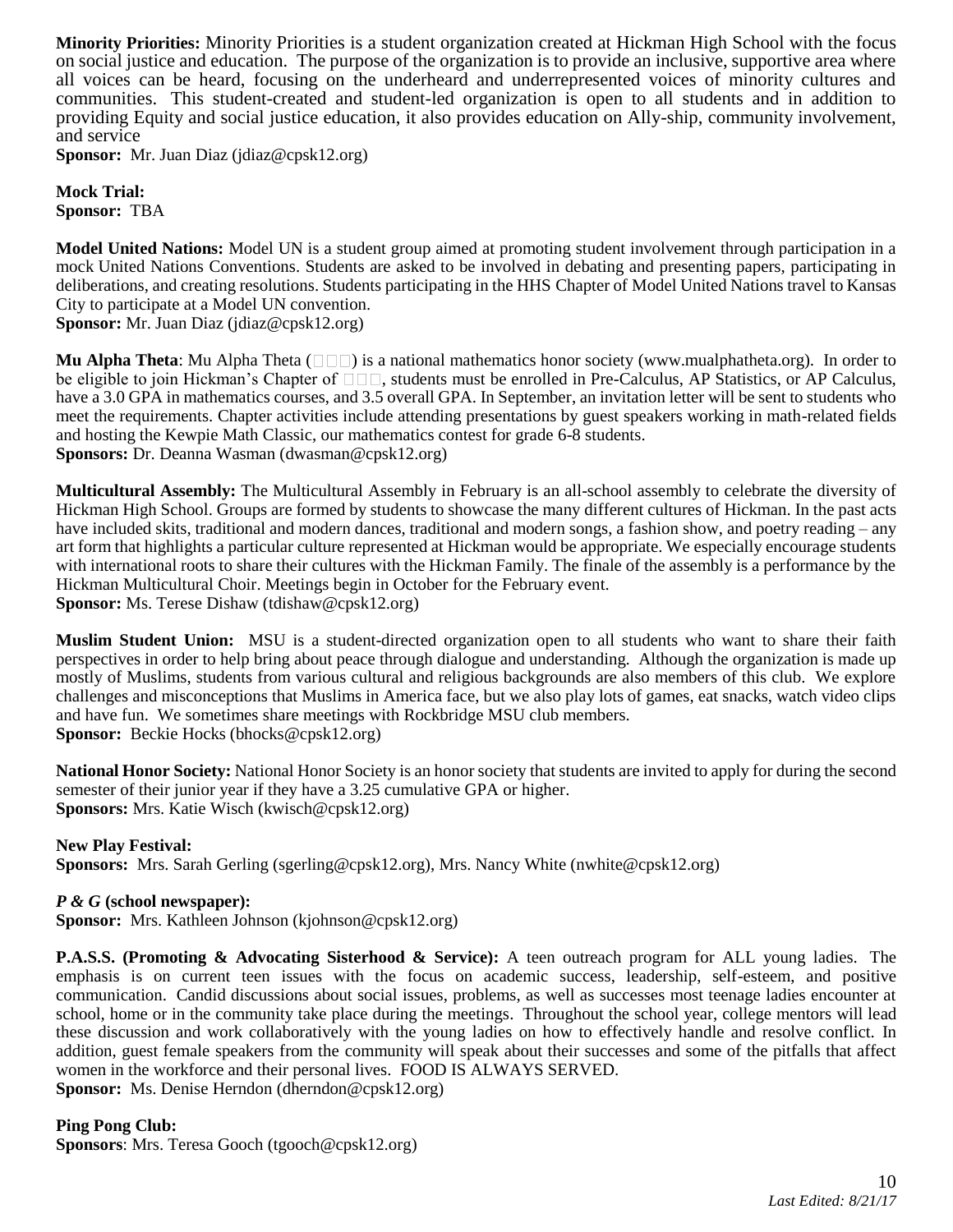**Poetry Slam:** To whom do we owe this pleasure? A poetry slam each semester. Come for cookies and conversation, Poets and critics alike. Lights in the night sky; the cosmos curling around an overhead line; sleeping at the knees of a baobab tree. *Disclaimer: for actual factual information please see Mrs. White.*  **Sponsor:** Mrs. Nancy White (nwhite@cpsk12.org)

**Potluck Club:** Potluck Club is a club that brings students together through food. Meetings are held monthly and admission is simply a dish to share. We have lively discussions, relax, and play games, all while enjoying some delicious food. **Sponsor:** Mr. Jeffrey Devero (jdevero@cpsk12.org)

**Quiz Bowl:** The annual Quiz Bowl competition is an opportunity for students to compete against one another answering questions about the Hickman curriculum, pop culture, and current events. Students form their own teams of 2-8 people and compete after school in late February in a double elimination tournament. The semifinal and championship rounds are held in front of the student body during an all school assembly.

**Sponsors:** Mrs. Pam Lewandowski (plewandowski@cpsk12.org), Mrs. Lisa Nieder (lnieder@cpsk12.org), Mr. Zach Rodeman (zrodeman@cpsk12.org), Mrs. Trina Warder (twarder@cpsk12.org), Mr. Seth Willenberg (swillenberg@cpsk12.org), Mrs. Katie Wisch (kwisch@cpsk12.org)

**Red Cross Club:** The Red Cross Club serves the community through service, education, and leadership as volunteers of the American Red Cross. We work with the support and guidance of our local Chapter and collaborate with other clubs to plan and execute service projects and fundraising events. We promote CPR, First Aid, and the Red Cross humanitarian mission.

**Sponsor:** TBA

**Science Olympiad:** Students with a high aptitude in science are encouraged to try out for the 2017-18 team. There will be an informational meeting in late October and tryouts will take place in November. The Hickman Science Olympiad team spends the second half of first semester and the first three-and-a-half months of second semester preparing for regional and state competition (usually in February and April, respectively). **Sponsor:** Mr. Dan Miller (dmiller@cpsk12.org), Mrs. Janice Morris (jmorris@cpsk12.org)

**Skills USA:** SkillsUSA is a partnership of students, teachers and industry working together to ensure America has a skilled workforce. SkillsUSA is a national nonprofit organization serving teachers, high school and college students who are preparing for careers in trade, technical and skilled service occupations. SkillsUSA offers many opportunities for growth through local and national competitions, and community involvement.

**Sponsors:** Mr. Brad Mann (bmann@cpsk12.org)

**Spanish Honor Society:** A student is eligible to become a member of the National Spanish Honor Society if he/she has achieved an A- average from grades in Spanish 2 (second semester) and from Spanish 3. Prospective members will also need to participate in one fund raiser. Students are notified in Spanish 3 class that they are eligible to join and must pay \$10 in dues (lifetime membership). We have an initiation ceremony.

**Sponsor:** Ms. Leticia Felix (lfelix@cpsk12.org), Mrs. Pam Lewandowski (plewandowski@cpsk12.org)

**Speech and Debate Team:** A team organization open to all interested students in grades 9-12 who reside in the Hickman attendance area. We invite students who see the challenge and excitement of Speech and Debate competition at the local, district, state and national levels to try out for our team. Speech and Debate holds weekly practices to support members' knowledge of National Speech and Debate events which range from Debate to Duo Acting Scenes. Speech and Debate is sanctioned by the Missouri State High School Activities Association (MSHSAA).

**Coaches:** Sandy Welty (swelty@cpsk12.org) and Jason Huether (jhuether@cpsk12.org)

**Speak Your Mind:** Speak Your Mind is a forum giving the students the opportunity to discuss substantive issues that complement the Hickman High School Curriculum. It is guided by a steering committee. **Sponsor:** Mr. Jonathan McFarland (jmcfarland@cpsk12.org)

**Student Government:** We are responsible for creating, organizing, and carrying out many of the activities at Hickman High School, such as Homecoming and Courtwarming Weeks, assemblies, and voting for class officers. As a club, we also discuss important changes taking place at Hickman and consider new and interesting ways to improve our environment, whether that means new school events, or encouraging more philanthropy. We are constantly in collaboration with faculty and staff at Hickman in order to effectively create an amazing school culture for all to enjoy. **Sponsor:** Mr. Jeff Devero (jdevero@cpsk12.org)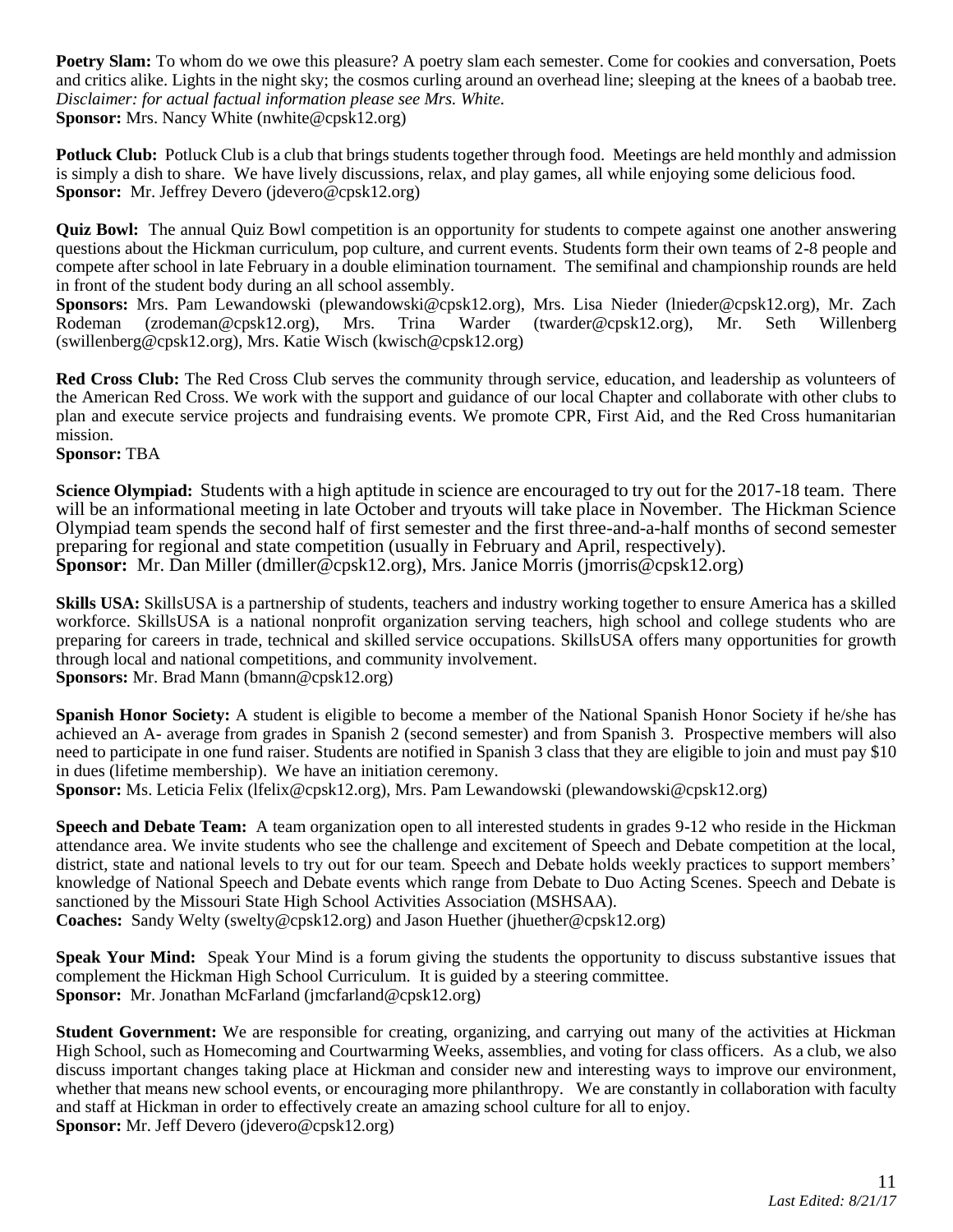**The Sports Forum:** The Sports Forum was founded in 2017 to provide a setting to openly discuss, debate, and dissect important issues related to the worldwide athletic landscape. Membership is open to any Hickman student interested in sharing their knowledge and viewpoints on a variety of sports-related topics. Meetings will be held in Dr. Reed's room (239) on Friday mornings from 8:00 am – 8:45 am. The format will be structured like ESPN's SportsCenter program where members will discuss a list of sports-related topics that occurred during the previous week. In addition, the club will have its own fantasy sport leagues, watch highlights of various sports events, and react to recent social media conversations. **Sponsor:** Dr. Christian Reed (creed@cpsk12.org)

**The Suits (Speech and Debate):** is an opportunity for students to participate in academic competition. Students are exposed to different elements of argumentation and performance. This club functions as a part of MSHSAA and National Forensic League. Students travel to different schools where they have a chance to debate, perform, network, win trophies and even earn scholarships.

**Sponsor:** Mrs. Sarah Gerling (sgerling@cpsk12.org)

# **TOPS:**

**Club Sponsor:** Mr. Isaiah Cummings (icummings@cpsk12.org)

**Trireme:** Trireme is an honorary organization, comprised of senior women who have applied and are committed to volunteering. Junior girls apply in the spring for membership during their senior year. Every Trireme member agrees to provide 4 hours of service each month to a variety of charities. In the past years, senior ladies have logged over 800 hours a year for groups including True/False, Citizen Jane, Salvation Army, Hickman PTSA, and Habitat for Humanity. **Sponsor:** Ms. Leia Brooks (lbrooks@cpsk12.org)

**True/False Film Club:** This club gathers monthly and on some weekends to watch films formerly featured by the True/False Film Festival. It also partners with the True/False organization to get students involved in filmmaking and the festival itself, and, through a variety of grants, curates a DVD documentary collection in the Hickman media center. **Sponsors:** TBA

**Ultimate Frisbee**: A club designed to help promote health and wellness for the student body of Hickman High School. This allows for students to connect in fun and competitive environment while also teaching students how to work as an effective member of a team and valuable leadership skills while playing Ultimate Frisbee. **Sponsor:** Mr. Tom Sheridan (tsheridan@cpsk12.org)

**Voices Club**:

**Sponsor:** Mrs. Teresa Gooch (tgooch@cpsk12.org)

**Young Democratic Socialist**: The Young Democratic Socialist Club seeks to promote political and social awareness and activism among Hickman students interested in fostering political conversation beyond America's two-party system. Guest speakers, political discussions, and service opportunities at school and in the community are the primary focus of this organization.

**Sponsor:** Mr. Zach Rodeman (zrodeman@cpsk12.org)

**Young Life**: **Sponsor**: Mrs. Katie Wisch (kwisch@cpsk12.org)

**Young Republicans:**

**Sponsor:** Mr. Zach Rodeman (zroedeman@cpsk12.org)

**Zombie Defense League**: Do you like zombies? How about Nerf guns? Science Fiction? Horror? Games? Then come join us for Nerf and zombie fun! You know you want to...all the cool kids will be here. **Sponsor:** Mr. Shawn Beatty (sbeatty@cpsk12.org)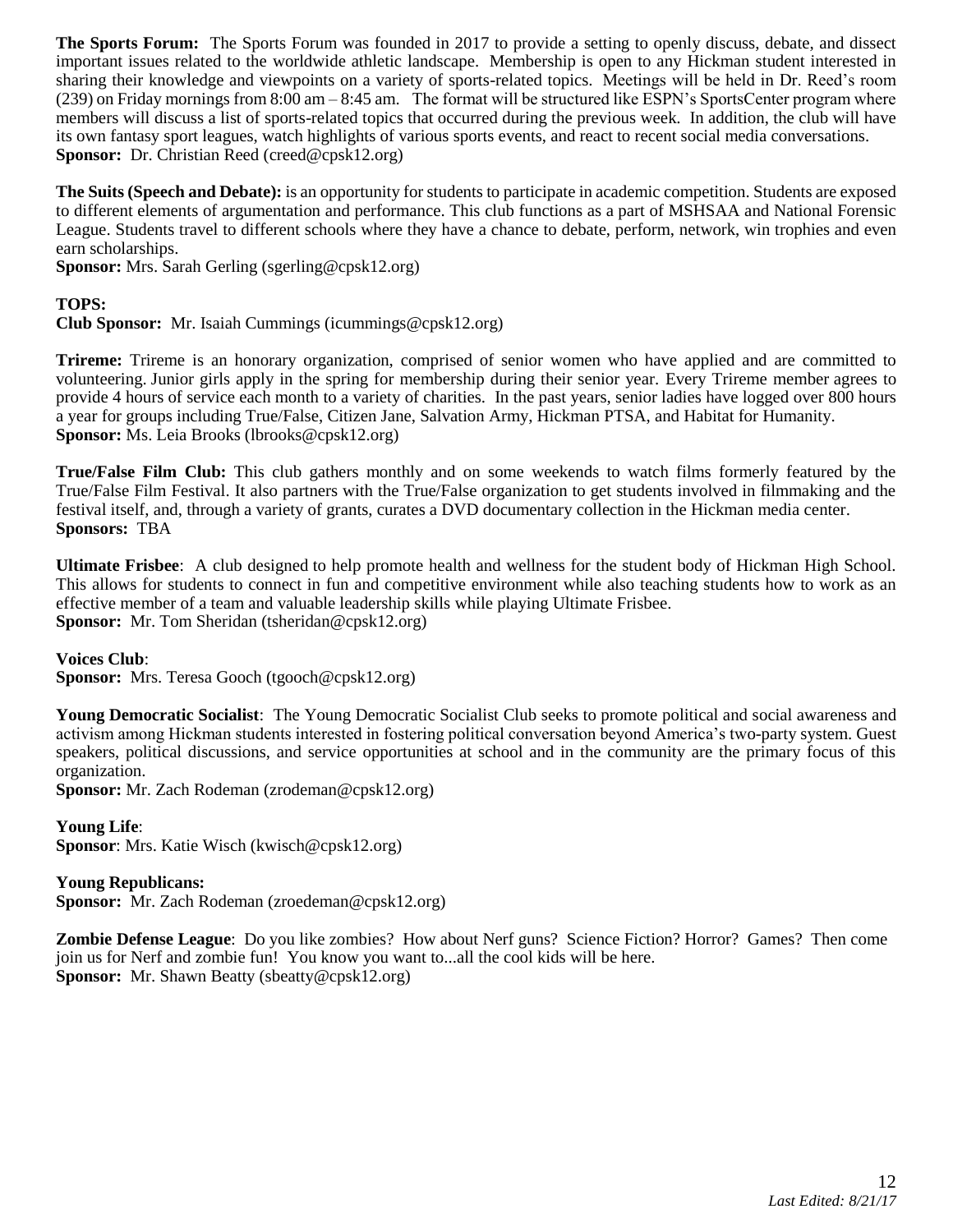# **HHS ATHLETICS**

**Contact:** Mr. J.D. Coffman in the Main Office (214-3011) or at jcoffman@cpsk12.org

**Baseball (Boys) Coaching Staff:** Head Coach Mason Mershon, Coach Cummings, Coach Haskell, Coach Wall, Coach Higgins

**Basketball (Boys) Coaching Staff:** Head Coach Cray Logan, Coach Braun, Coach McKee, Coach Robinson

**Basketball (Girls) Coaching Staff:** Head Coach Anna Rorvig, Coach Haskell, Coach Inness, Coach Witten, Coach Broderick

**Cheerleaders/Mascots Coaching Staff:** Head Coach Molly Lyman, Coach Myers

**Cross Country (Boys/Girls) Coaching Staff:** Head Coach Pete Doll, Coach Korte, Coach Lindamen

**Dance (Poms) Team Coach:** Coach Kristina (Schaefer) Mills

**Football (Boys) Coaching Staff:** Head Coach Trevor Rubly, Coach Nelson, Coach Greer, Coach Seymour, Coach R. Williams, Coach J. Williams, Coach Chambers

**Golf (Boys) Coach:** Head Coach Brent Welch

**Golf (Girls) Coach:** Head Coach Laura Kraft

**Soccer (Boys) Coaching Staff:** Head Coach Wil Ross, Coach Heckart, Coach Whitehill

**Soccer (Girls) Coaching Staff:** Head Coach Wil Ross, Coach Heckart, Coach Whitehill

**Softball (Girls) Coaching Staff:** Head Coach Courtney Haskell, Coach Nick Haskell, Coach Inness, Coach A. Johnson, Coach Witten, Coach Emily Fiacchino

**Swimming (Boys/Girls) Coaching Staff:** Head Coach Taylor Birsa, Coach JD Estes, Coach Holly Larson

**Tennis (Boys) Coaching Staff:** Head Coach Jaime Vargus

**Tennis (Girls) Coaching Staff**: Head Coach Jaime Vargus

**Track and Field (Boys/Girls) Coaching Staff:** Head Coach Stewart Johnson, Coach Doll, Coach Gordon, Coach Neal, Coach Nelson, Coach Gonzales, Coach Tatum

**Volleyball (Girls) Coaching Staff:** Head Coach Greg Gunn, Coach Kome, Coach Meyer, and Coach Gonzalez

**Wrestling (Boys) Coaching Staff:** Head Coach Dan Pieper, Coach Gordon, Coach DeVenney